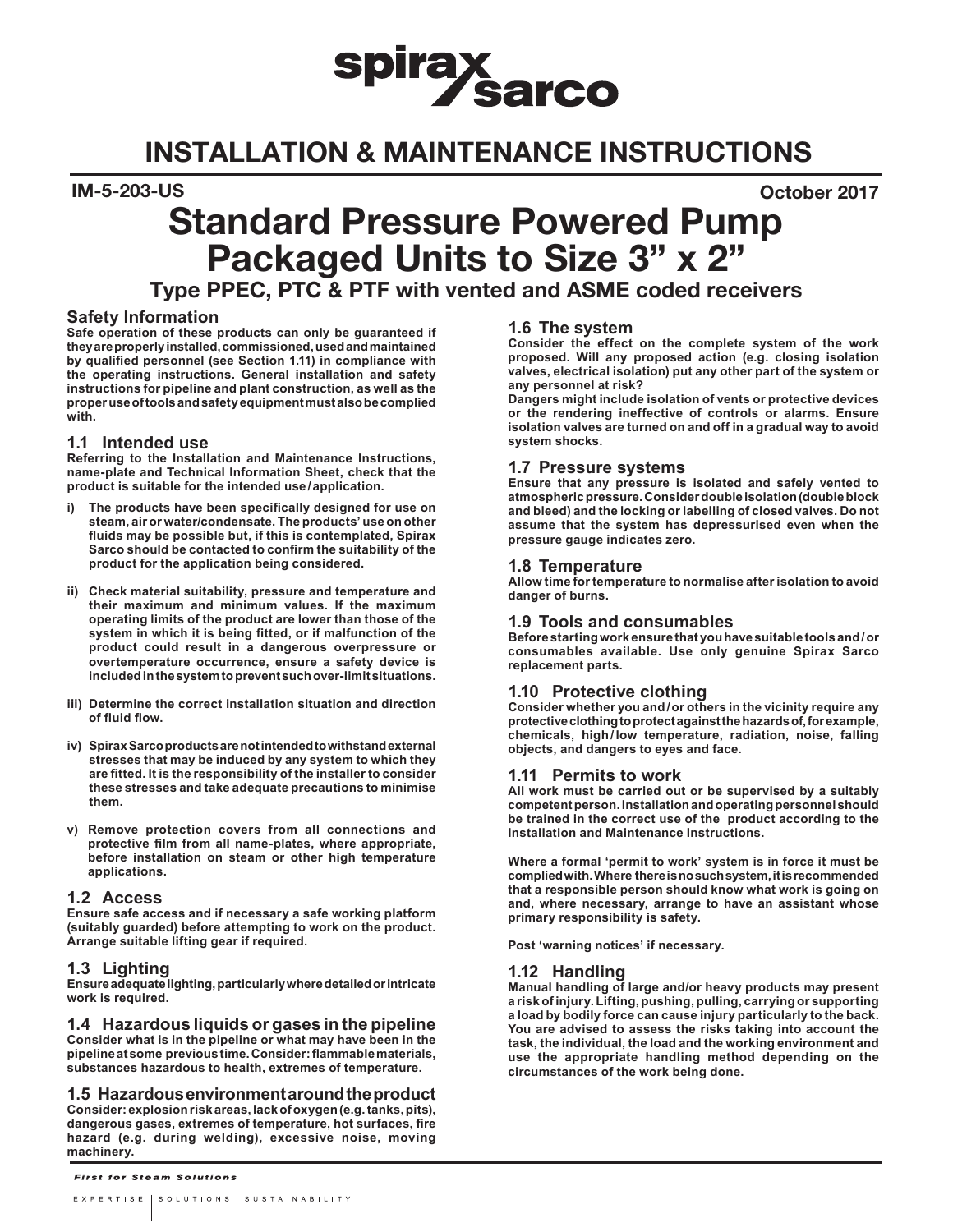#### **1.13 Residual hazards**

**In normal use the external surface of the product may be very hot. If used at the maximum permitted operating conditions the surface temperature of some products may reach temperatures in excess of 300°C (572°F).**

**Many products are not self-draining. Take due care when dismantling or removing the product from an installation (refer to 'Maintenance instructions').**

#### **1.14 Freezing**

**Provision must be made to protect products which are not self-draining against frost damage in environments where they may be exposed to temperatures below freezing point.**

#### **1.15 Disposal**

**Unless otherwise stated in the Installation and Maintenance Instructions, this product is recyclable and no ecological hazard is anticipated with its disposal providing due care is taken.**

#### **1.16 Returning products**

**Customers and stockists are reminded that under EC Health, Safety and Environment Law, when returning products to Spirax Sarco they must provide information on any hazards and the precautions to be taken due to contamination residues or mechanical damage which may present a health, safety or environmental risk. This information must be provided in writing including Health and Safety data sheets relating to any substances identified as hazardous or potentially hazardous.**

## **1.17 Working safely with cast iron products on steam**

**Cast iron products are commonly found on steam and condensate systems. If installed correctly using good steam engineering practices, it is perfectly safe. However, because of its mechanical properties, it is less forgiving compared to other materials such as SG iron or carbon steel. The following are the good engineering practices required to prevent waterhammer and ensure safe working conditions on a steam system.** 

#### **Safe Handling**

Cast Iron is a brittle material. If the product is dropped during installation and there is any risk of damage the product should not be used unless it is fully inspected and pressure tested by the manufacturer.



### **Prevention of water hammer**

Steam trapping on steam mains:



**Steam Mains - Do's and Dont's:**



#### **Prevention of tensile stressing**

Pipe misalignment:

**Installing products or re-assembling after maintenance:**



Do not over tighten. Use correct torque figures.





Flange bolts should be gradually tightened across diameters to ensure even load and alignment.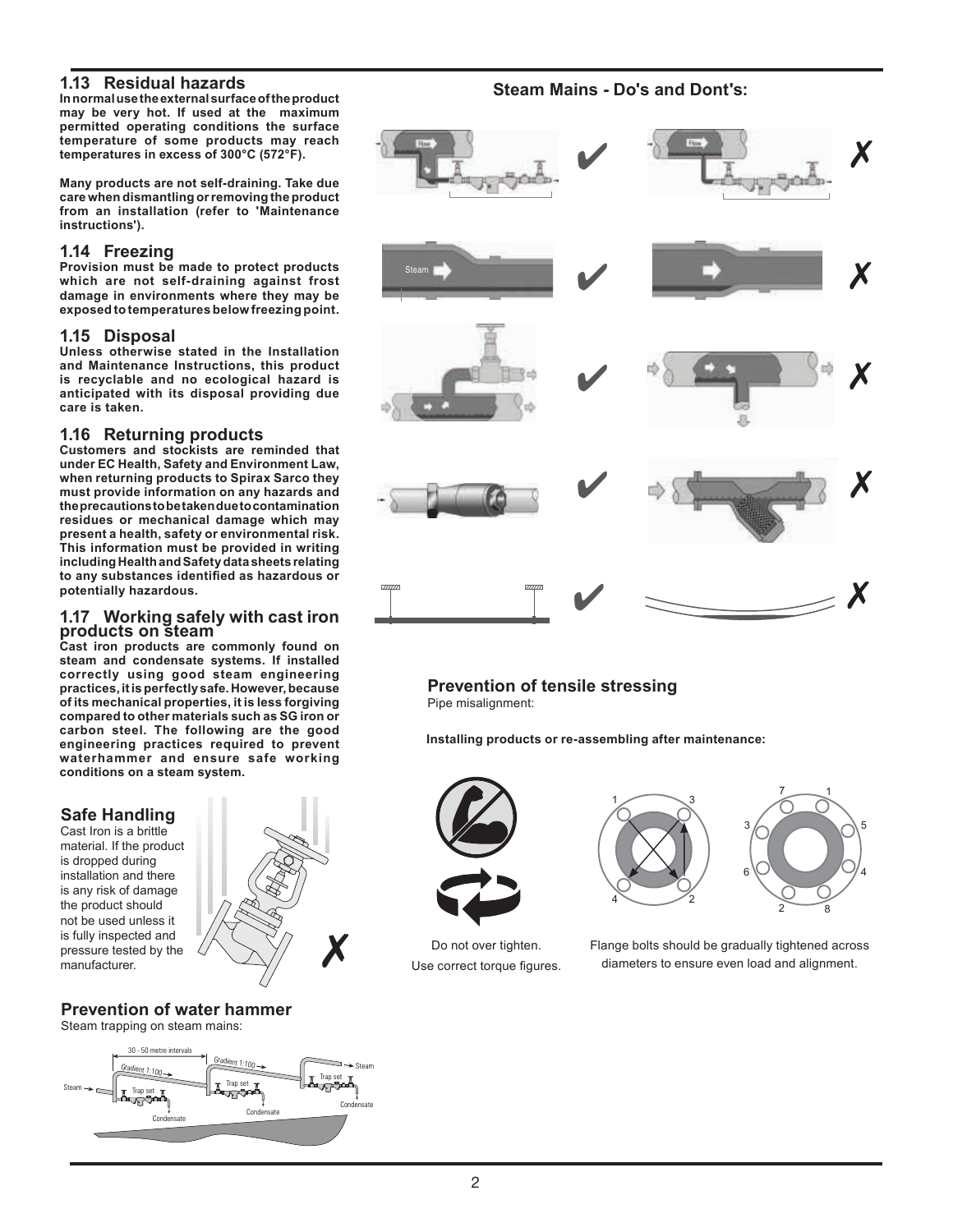

#### Unit Configuration

Spirax Sarco Packaged Pressure Powered Pump units consist of an integral pump and receiver assembly, prepiped to form an easily installed, readily serviceable pumping station. The Pump/Receiver packages allow separation of the liquid condensate from flash steam and any noncondensable gas. The receiver also provides a reservoir for condensate discharged from the traps during the discharge portion of the pump cycle when the pump inlet check valve is closed.

Type PTC vented receiver packaged units are used where the flash steam is discharged to atmosphere along with any noncondensables. The PTC package contains an iron pump body and fabricated steel receiver which must be properly vented.

The receiver may be purchased with an ASME code stamped receiver. This must be used when the packaged unit is to be used for flash steam recovery. Commonly a PTF, an ASME code stamped pump, will also be used for an ASME coded package unit.

Both the Type PTC and Type PTF units may be equipped with either one (simplex) or two (duplex or standby) Pressure Powered Pumps™ for handling condensate or other fluids of specific gravities down to 0.65. Order must specify when liquids of S.G. less than 0.9 are to be pumped. All pressure powered pumps<sup>™</sup> used on packaged units operate using steam, air or other compressed gas from 5 to 200 psig as the motive force. For information on pump operation and service, Installation and Maintenance Instructions, IM-5-200, are enclosed with each pump. These should be reviewed prior to installation of any packaged unit.

#### Supply Scope

As a standard this module includes the Spirax Sarco Pressure Powered Pump(s) with condensate inlet and outlet check valves. Also included is a condensate receiver that is piped with a valve and fitted to the inlet of the pump. Other items that may be included as an option are as follows:

- 1. Pump condensate discharge line valve
- 2. Pump inlet Strainer
- 3. Pump motive steam inlet line piping with valve(s) and motive steam line drip piping to the receiver with trap and valves (2)
- 4. Pump exhaust line piping to the receiver with valve(s)
- 5. Level gauge on pump and/or condensate receiver
- 6. Overflow pipe providing a water seal
- 7. Drain piping from the pump with valve
- 8. Cycle or pressure gage on pump

Note - If not purchased as an option, items 1, 3, 4 and 6 above need to be installed in the field for proper operation of the pump. These instructions are based on these items being installed.

Spare parts for component products are available. For full details and fitting/maintenance instructions see seperate relevant Installation and Maintenance Instructions.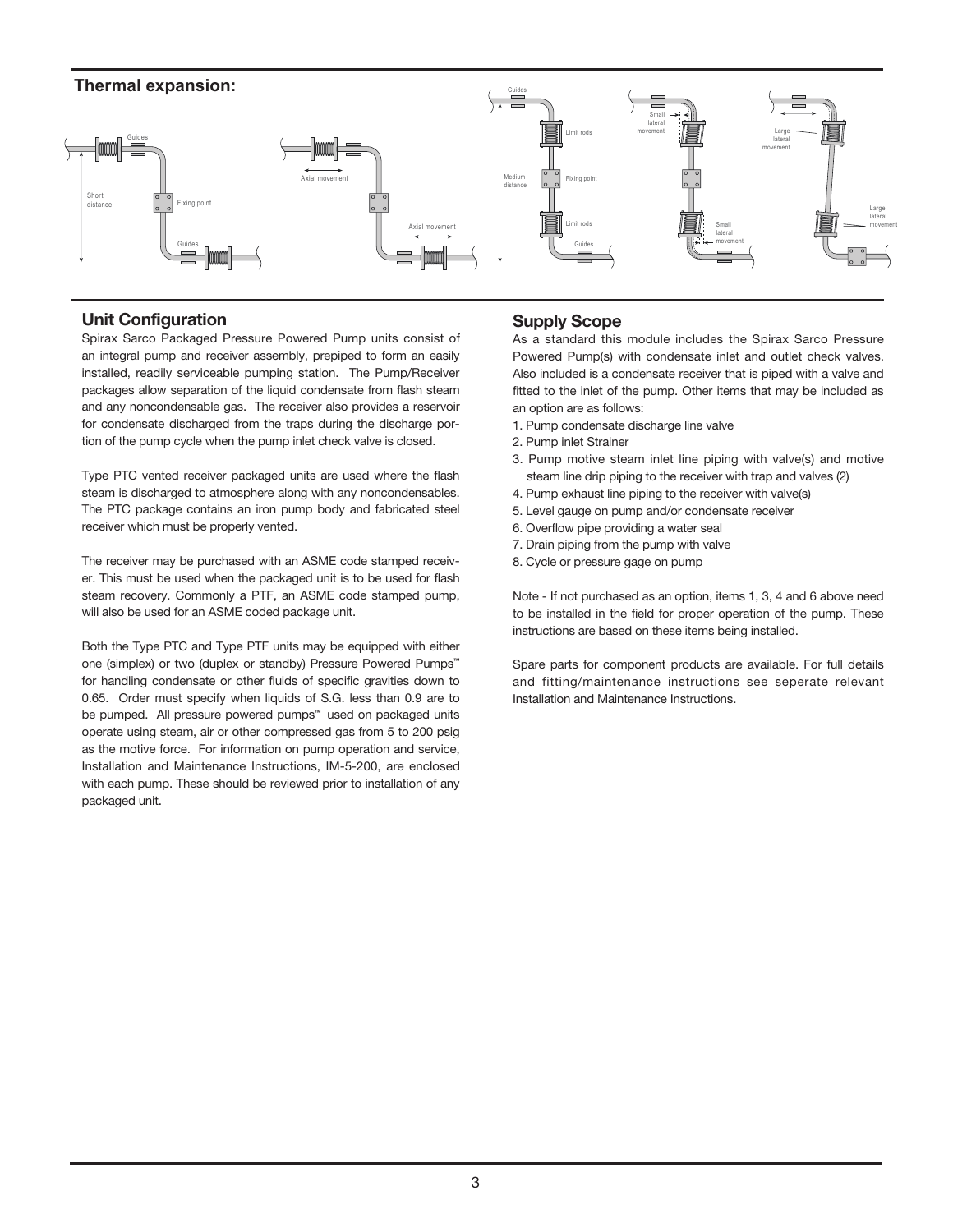#### Receiver Connections:

Condensate Inlets - Each packaged unit is fitted with a condensate inlet on top of the receiver. Unless a strainer is included in the package a strainer should be fitted ahead of the receiver.

Vent/Low Pressure Steam Delivery - Each packaged unit contains a connection on the top to be used for an atmospheric vent; or on the packages with ASME coded vessels and pumps, it may be used as a steam delivery connection to a low pressure main or process. The receiver vent, unless ASME coded, must be piped unreduced and unrestricted to atmosphere. The vent line should be vertical. If a horizontal run is required the line must be pitched so that it is self draining to the reservoir.

Receiver Drain - All receivers contain a drain connection on the tank bottom. Each pump also has a drain connectionthat can have an isolation valve fitted to ensure the entire unit from the vessel to the pump can be drained when necessary.

Auxiliary Connections - All receivers contain three (3) ancillary connections which have been included as standard for the addition of: receiver gauge glass, motive steam trap station return, pressure gauge, pump exhaust connection to the vent, overflow connection for the addition of an overflow pipe required on all vented packaged systems.

Overview Connection — Overflow piping must be used on a vented system. The overflow piping must be a 'U' bend water seal which has a 12" minimum depth. Once primed on start-up the water seal is self-filling and should be piped to a suitable drain. The addition of the overflow provides a safety mechanism ensuring the pressure within the receiver does not increase. The overflow is also a tool to diagnose system problems. In the event of the overflow spilling fluid the operator is immediately made aware of a system problem. This could include failed traps feeding the package failed pump and changes in system loads and overloaded receiver.

#### Pressure Powered Pump Connections:

Motive Pressure Supply - Both the PTC and PTF have a 1/2" NPT motive pressure inlet connection. When pumping with steam, a strainer and drip trap should be installed immediately ahead of the pump(s).

Exhaust - The 1" NPT exhaust on both types should be connected unrestricted to the receiver vent line or low pressure steam delivery line. All horizontal piping must self-drain back to the receiver.

#### Preparation of Installation

#### Pipe line cleaning

To perform the efficient operation and to prevent any damage, the condensate return line from the process to the condensate receiver and the motive steam line must be cleaned to remove all dirt, slag and debris. Failure to clean the pipe may result in damage to the package components.

#### Foundation

The foundation to which the skid is to be installed must be sound and level. The skid base should be set in non-shrink grout to support all surfaces of the structural base. Four (4) anchor bolt holes provided at the base frame (see drawing for location) to protect the skid movement by any possible external force.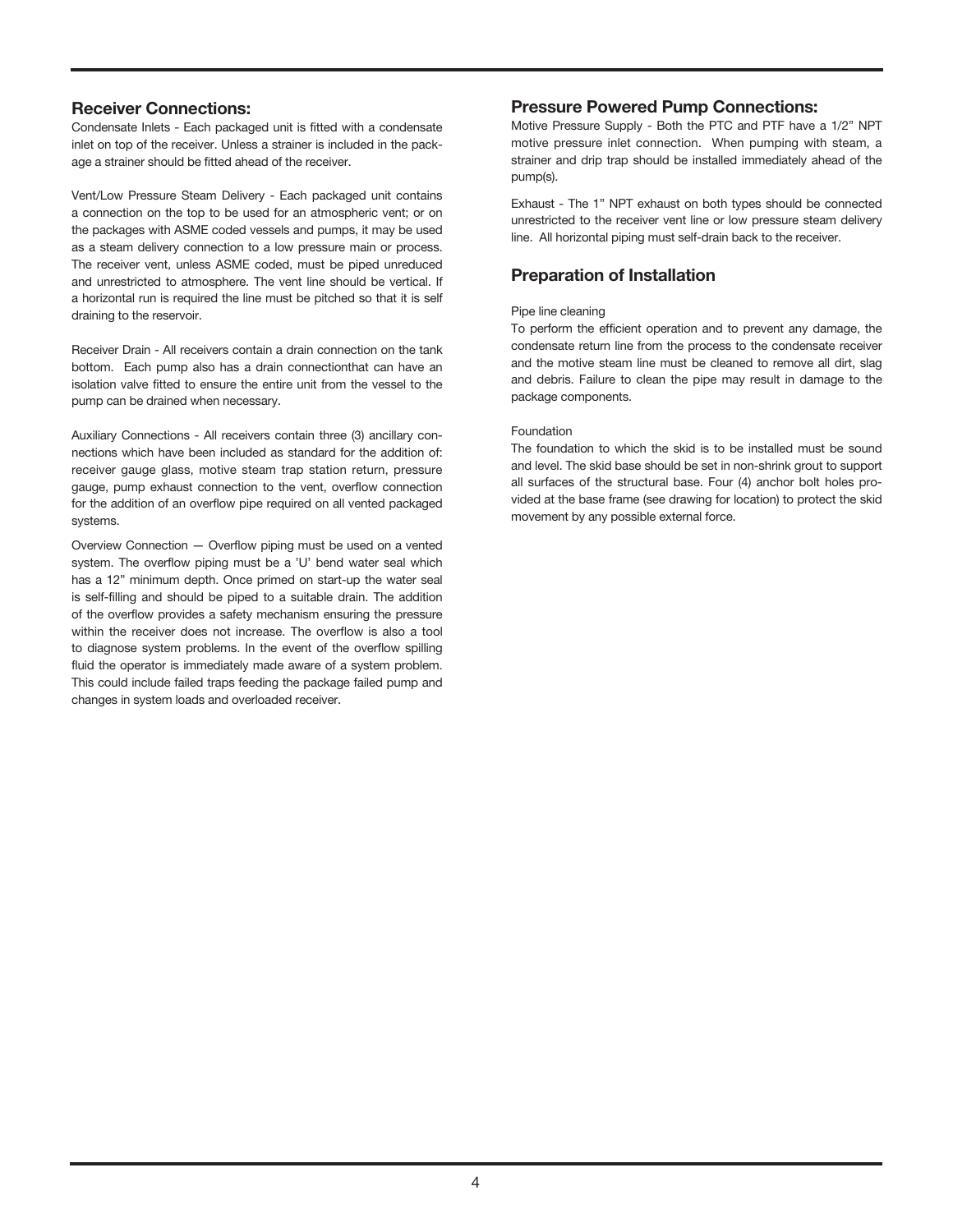#### Vented Receiver Installation: (See Fig. 1)

Caution: Before installation or any maintenance is performed, ensure that all steam, air or gas lines are closed to prevent personnel injury. Allow internal pressure to depressurize to atmospheric pressure and its surfact to cool to room temperature before removal or disassembly.

- 1. Locate Packaged unit physically below equipment to be drained. Four (4) 5/8" dia. mounting holes are provided in the base for stud mounting.
- 2. Connect condensate inlet line to receiver connections. A strainer should be installed immediately ahead of the receiver is the strainer is not already included in the Pump Package. The strainer will protect the pump(s) and check valvs against inline entrainment.
- 3. Pipe the atmospheric vent line to the connection shown in Fig. 1, making provision for also connecting the pump(s) exhaust line to the vent. To ensure full venting of the receiver the vent diameter should not be reduced between the receiver and the atmsphere. Reduction in the vent diameter will reduce the amount of flash vented and can increase the pressure in the receiver.

Note: Receiver vent connections are sized to keep flash steam within reasonable vent piping velocities. When noise is a consideration, a velocity of 0 to 50 ft/sec. is recommended and heavily loaded larger pumps may require larger size vent piping.

4. Connect the operating medium (steam, air or gas) supply to the 1/2" NPT pressure powered pump™ inlet connection. The motive pressure supply should have a strainer and a drip trap (steam service) or drain trap (air or gas service) ahead of the pumps(s). A 1/2" NPT tapping has been provided in the end of the receiver for the trap discharge as shown in Fig. 1. When condensate is pumped with compressed air, a check valve should be installed at the pump inlet to prevent back flow should motive pressure be lost.

Note: When available steam or air pressure exceeds 125 psig, a pressure reducing valve is required to reduce the motive pressure supply to the pump. For best operation, motive pressure should be reduced to the minimum amount required to overcome back pressure maintain pumping capacity, this is usully betweeen 15 and 20 psig above the back pressure. The P.R.V. (if fitted) should be located as far from the pump as possible.

- 5. Connect the 1" NPT pump exhaust line to the receiver vent line. Be sure this piping is self-draining back to the receiver and contains no obstructions, or reductions in pipe diameter.
- 6. Connect pump outlet to the condensate return main. It is recommended that a union a pressure gauge connection and fully ported shutoff valve be installed after the pump to facilitate maintenance and monitoring of the unit.
- 7. The receiver overflow piping must be used on a vented system. The overflow piping should be provided and piped to a suitable drain. The addition of the overflow provides a safety mechanism ensuring the pressure within the receiver does not increase. In addition the overflow is a tool to diagnose system problems. In the event of the overflow spilling fluid the operator is immediately made aware of a system problem This could include failed traps upstream feeding the package, failed pump, changes in system requirements overloading the package.
- 8. Prior to start-up, carefully check the receiver and pump and plug any unused connections. Installation of a thermometer and pressure gauge after the pump will be useful to check systems operation.

#### Figure 1

Packaged Pressure Powered Pump Unit Venting

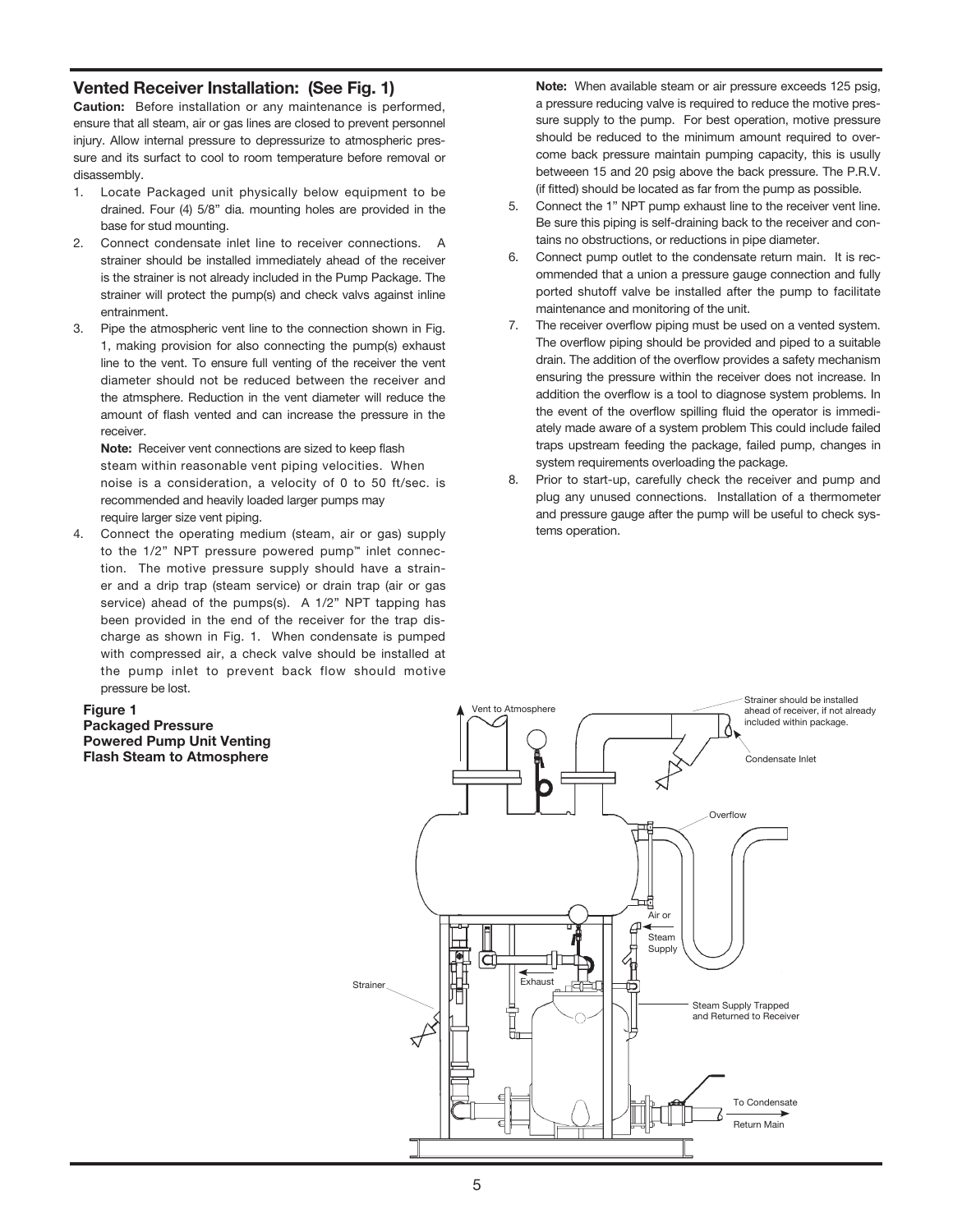#### Vented Unit Start-up Procedure:

- 1. Slowly open supply (steam, air or gas) to provide pressure at the P.P. pump inlet valve. Check that the trap is operational.
- 2. Open gate valves in the P.P. pump inlet and discharge lines.
- 3. Open valve(s) ahead of the unit allowing condensate to enter the receiver and fill the pressure power pump™ body. Pump will discharge when full.
- 4. Observe operation for any abnormalities. Pressure powered pump(s)<sup>™</sup> should cycle periodically with an audible exhaust at the end of the pumping cycle. If any irregularities are observed, recheck installation instructions for proper hook-up. Consult factory if necessary.
- 5. Check that flash steam and pump exhaust are freely vented from the receiver vent piping. If quantity of flash suddenly increases, check condensate system for leaking bypass valves, steam traps or other similar problems requiring maintenance.
- 6. The overflow requires a water seal, 12 inches minimum, to prevent any steam from being vented in normal operation. Prime piping if necessary.



#### Type PTF Presurized Receiver Installation: (See Fig 2)

Caution: Before installation or any maintenance is performed, ensure that all steam, air or gas lines are closed to prevent personnel injury.

- 1. Locate unit physically below equipment to be drained. Four (4) 5/8" dia. mounting holes are provided in the base for stud mounting.
- 2. Connect condensate inlet line to receiver connections. A strainer should be installed immediately ahead of the receiver if the strainer is not already included in the Pump Package. The strainer will protect the pump(s) and check valves against inline entrainment.
- 3. Connect the low pressure flash steam system to the appropriate top connection using an isolating valve as shown in Fig. 2. Depending upon the quantity of flash steam produced and how it is utilized in the plant, additional equipment may be required to control the low pressure.
- 4. Auxiliary Low Pressure Systems Controls. When low pressure steam is always required and at times insufficient flash steam is produced, a Spirax Sarco 25P pressure reducing valve is needed to supply makeup steam from the high pressure sys-

tem. This valve should be set to open when the desired L.P. (flash) supply drops 2 psig or more.

- When the quantity of flash steam produced at times exceeds the demand load, a Spirax Sarco 25BP back pressure control is recommended. The 25BP acts as a surplusing valve, venting only any excess steam from the receiver to atmosphere.
- 5. A suitably sized safety relief valve should be installed as shown in Fig 2.

 Note: A 25BP back pressure control is not a safety valve and should never be used for this purpose.

6. Connect the operating supply medium to the pump(s) at the 1/2" NPT pump inlet valve connection. For pressurized condensate systems, only steam is recommended. The supply main should have a strainer and be dripped with a steam trap ahead of the pump(s) inlet. For convenience, a 1/2" NPT connection has been provided in the end of the receiver for the drip trap discharge.